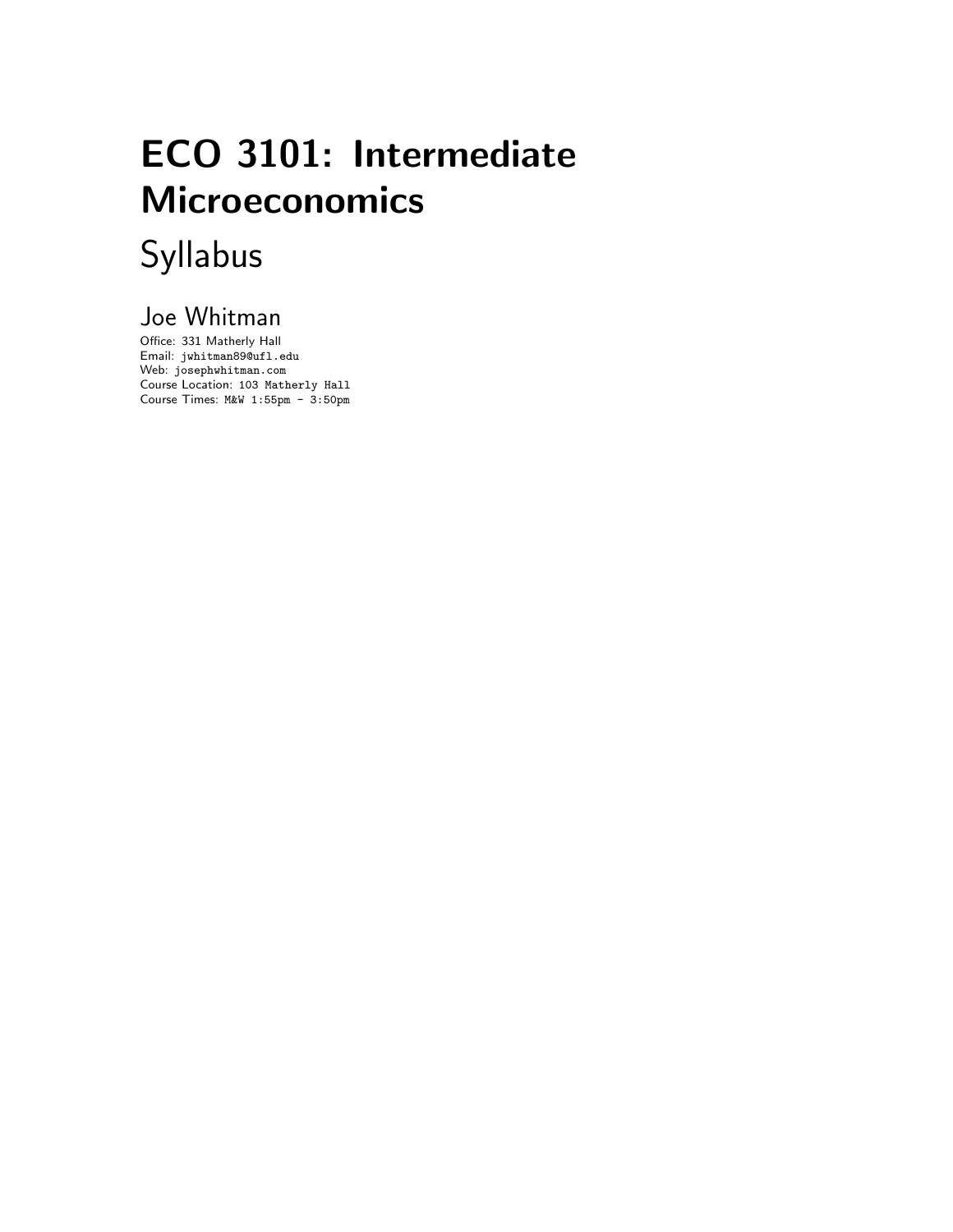## **Course Description and Objectives**

Starting with standard assumptions about consumer preferences, we will develop the foundations for how economists model consumer behavior, demand for products, and more. The study of these topics is intended to give students a deeper understanding of microeconomic theory and economic analysis. Frequent (graded) homework assignments and exams and (ungraded) exercises will help you develop the analytical tools and economic intuition needed to understand and solve the variety of economic problems we will encounter in this course.

### **Course Information and Policies**

- *Website:* This course has a website on Canvas (<ufl.instructure.com>). Assignments and grades will be posted here. If you have trouble logging in, please let me know.
- *Office Hours:* I am available in my office (331 Matherly Hall) on Fridays from 2pm-4pm. You can also reach me by email at jwhitman89@ufl.edu to schedule an appointment.
- *Required Textbooks:*
	- **–** "*Intermediate Microeconomics: A Modern Approach*", 9th ed., by Hal R. Varian (ISBN: 978-0-393-12396-8)
	- **–** "*Workouts in Intermediate Microeconomics: A Modern Approach*", 9th ed., by Theodore C. Bergstrom and Hal R. Varian (ISBN: 978-0-393-92261-5)
	- **–** There is also a bundled version (ISBN: 978-0-393-26008-3) which may be cheaper than buying each separately.
- *Prerequisites:* Principles of Microeconomics (ECO 2023 or equivalent) and Calculus I (MAC 2311 or equivalent).
- *Attendance* is **required** but not graded. You are responsible for any material you may have missed during lectures and I do not distribute lecture notes. Please show up for class on time as late arrivals are very disruptive.
- *Communication:* Other than lecture and office hours, I will communicate with you through your university email and the Canvas website. I will send important class announcements via email, so please check your email regularly.
- *Late work* of any kind will not be accepted.
- *Cellphones* and other electronic devices (including laptops and tablets) may not be used during class, and should be turned off or silenced to avoid disrupting other students.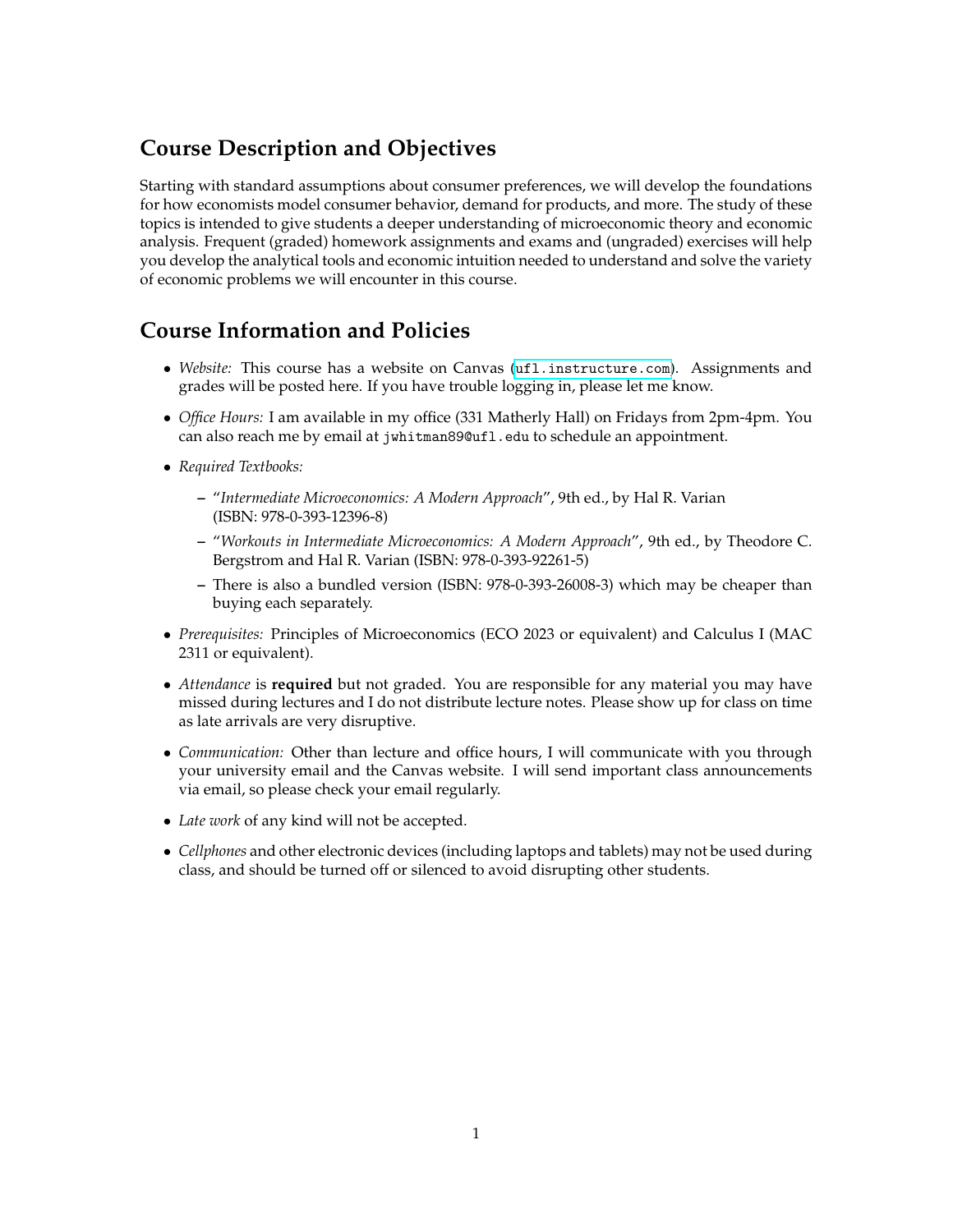## **Assignments**

Your grade is split across the following assignments:

- Problem Sets (10%)
- Miderm Exam 1 (30%)
- Miderm Exam 2 (30%)
- Final Exam (not cumulative) (30%)

#### **Problem Sets**

Note the due dates listed in the course schedule below. Late problem sets are not accepted. You may study the problem sets with your classmates (I encourage you to study in groups!) but every student must turn in their own work. Simply copying a classmate's work is not allowed. Your answers must be legibly written or typed and graphs drawn neatly. Staple pages together and write your name on the first page so your work is not lost. **Problem sets are graded based on completion**, not correctness. Points may be deducted for failure to follow the directions given in the problem set.

#### **Exercises**

These are optional extra problems that you can use for practice. These are not turned in or graded. Exercises are found in the workbook. I recommend doing the even numbered problems because the answers are at the back of the workbook.

#### **Exams**

All exams are given in class and closed book. Exams are non-cumulative but may implicitly use concepts covered on previous exams. You may not consult with others or use notes of any kind during the exam. **Only simple (four-function) calculators are allowed**. This means a calculator that doesn't do much more complicated than divide, multiply, add and subtract. Graphing calculators (such as the TI-83) are definitely **not** allowed. If you are unsure if your calculator is allowed, please ask. I do not bring extra materials to exams (such as calculators or pencils) so be sure to bring your own. Makeup exams are only given in extreme cases (ex. medical emergency). Makeup exams must be taken within one week of the original exam date unless the student is hospitalized, jailed, or otherwise physically incapacitated. If you have an excused absence on an exam day, let me know well in advance.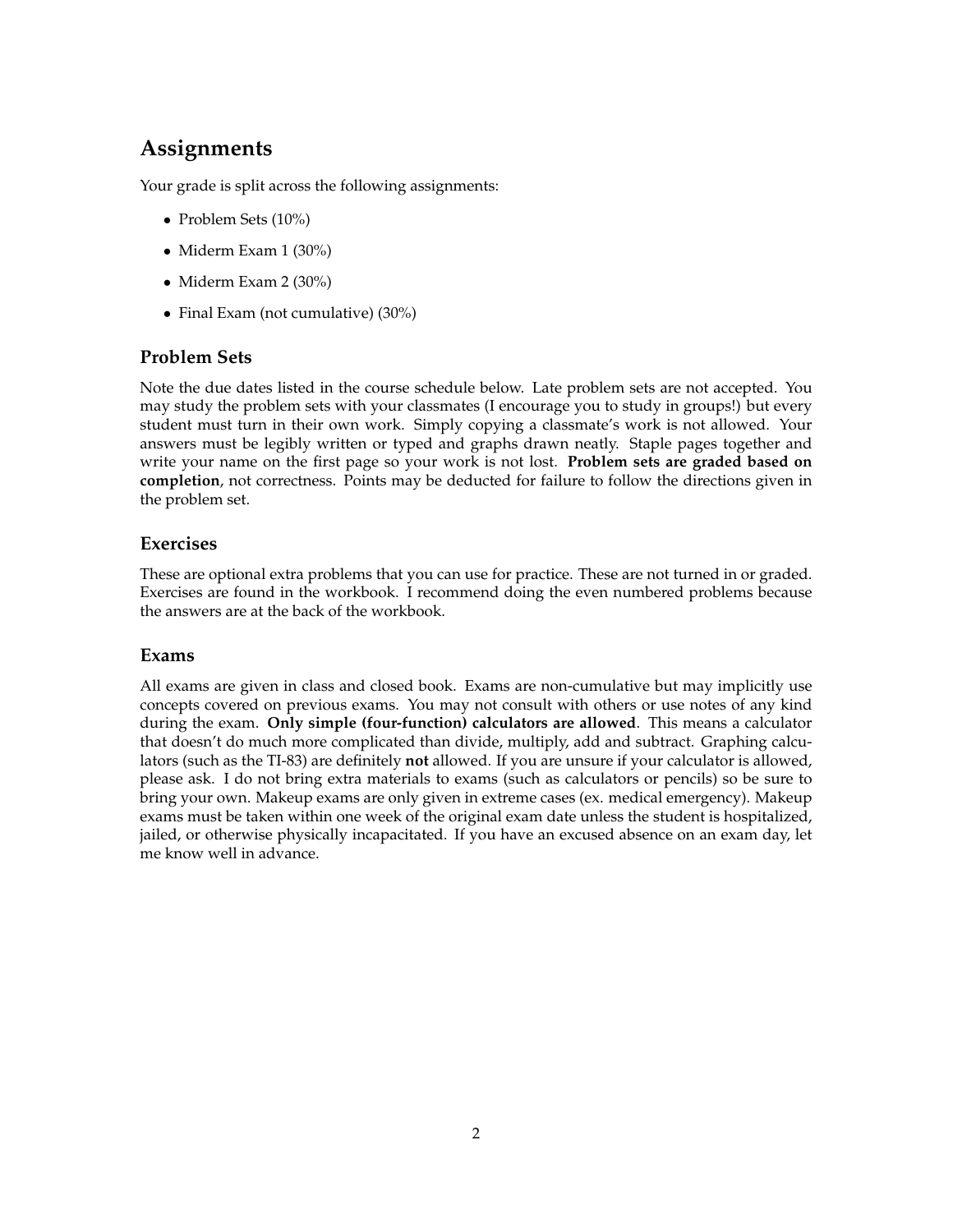## **Grading Policy and Scale**

I do not offer incomplete grades, substitute work, or grade changes. Extra credit is only offered under special circumstances and at my discretion. If extra credit is offered, it will be offered to the entire class. Individual students will not receive extra credit assignments. The grading scale is as follows (I do not grade on a curve):

- $(A)$  92-100
- $\bullet$  (A-) 90-91.99
- $\bullet$  (B+) 87-89.99
- (B) 83-86.99
- $\bullet$  (B-) 80-82.99
- $\bullet$  (C+) 77-79.99
- $\bullet$  (C) 73-76.99
- $\bullet$  (C-) 70-72.99
- $\bullet$  (D) 60-69.99
- $(E)$  0-59.99

These letter grades correspond to your GPA according to UF's grading point guidelines.<sup>[1](#page-3-0)</sup>

#### **Etiquette and Professional Conduct**

As university students, you are expected to observe common classroom etiquette and conduct yourself in a professional manner. **Any behavior that disrupts the learning of other students is unacceptable**. The following guidelines are given to help students who are still adjusting to a university environment or are otherwise unsure about classroom etiquette.

- Arrive on time and remain in class for the duration of the lecture. If you must leave, do so as quietly as possible so you minimize the disruption to other students.
- Bring necessary materials to class, such as a notebook and a writing instrument. Supplies will not be provided to you.
- Avoid side conversations with your classmates during lecture. This is very distracting to other students and to your instructor.
- All communication should be polite and courteous.

### **Online Course Evaluation**

Students in this course can provide feedback on the quality of my instruction by completing evaluations online at: <evaluations.ufl.edu>. These evaluations are typically open during the last two or three weeks of the semester, but I will remind you of the specific times when they are open. These evaluations help me become a better instructor so I strongly encourage you to complete them.

<span id="page-3-0"></span><sup>1</sup><catalog.ufl.edu/ugrad/current/regulations/info/grades.aspx>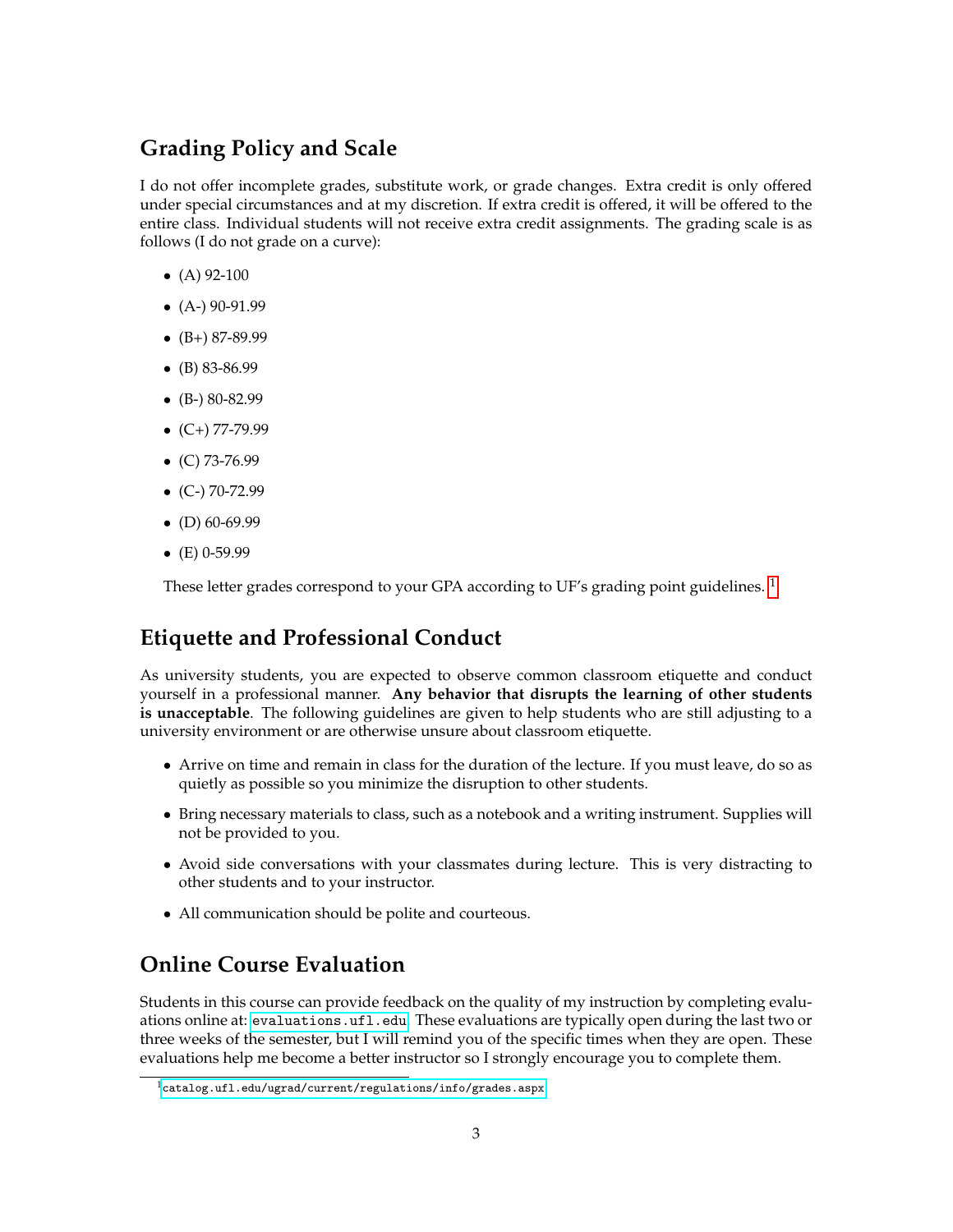### **Academic Honesty**

The following is a statement from UF regarding academic honesty: "UF students are bound by The Honor Pledge which states, 'We, the members of the University of Florida community, pledge to hold ourselves and our peers to the highest standards of honor and integrity by abiding by the Honor Code. On all work submitted for credit by students at the University of Florida, the following pledge is either required or implied: On my honor, I have neither given nor received unauthorized aid in doing this assignment.' The Honor Code<sup>[2](#page-4-0)</sup> specifies a number of behaviors that are in violation of this code and the possible sanctions. Furthermore, you are obligated to report any condition that facilitates academic misconduct to appropriate personnel. If you have any questions or concerns, please consult with the instructor or TAs in this class."

#### **Students with Disabilities**

Students with disabilities requesting accommodations should first register with the Disability Re-source Center<sup>[3](#page-4-1)</sup> by providing appropriate documentation. Once registered, students will receive an accommodation letter which must be presented to the instructor when requesting accommodation. Students with disabilities should follow this procedure as early as possible in the semester.

#### **Student Athletes**

Student athletes are responsible for reporting any days they are unable to attend class due to conflicts with their athletic schedule by the second week of class.

#### **Student Wellness**

Life does not stop for coursework. If you have a serious physical or mental health issue come up at any point, I strongly encourage you to seek help. Here are some resources that may help you:

- The Counseling and Wellness Center: <counseling.ufl.edu/cwc/Default.aspx> (352) 392-1575
- The University Police Department: (352) 392-1111 or 9-1-1 for emergencies.
- The Student Healthcare Center: <shcc.ufl.edu/contact/>

<span id="page-4-1"></span><span id="page-4-0"></span> $^{2}$ <dso.ufl.edu/sccr/process/student-conduct-honor-code/> <sup>3</sup>Phone: (352)-392-8565, Web: <dso.ufl.edu/drc/>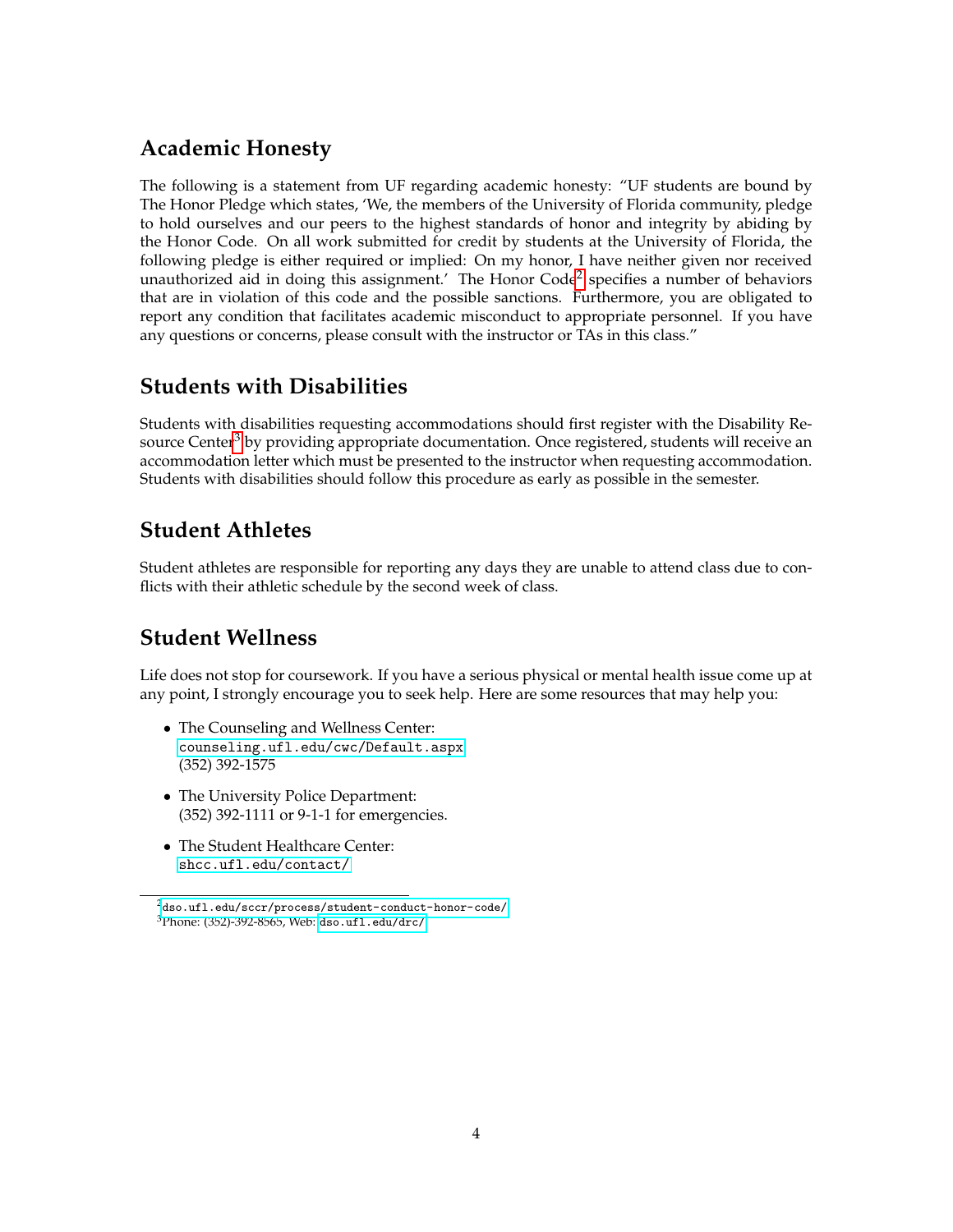|  | <b>Schedule (Subject to Change):</b> |  |
|--|--------------------------------------|--|
|--|--------------------------------------|--|

| $\overline{\mathrm{M}}$ ONDAY      | WEDNESDAY                               |
|------------------------------------|-----------------------------------------|
| Aug 22nd                           | 24th                                    |
| Syllabus and Introduction          | Preferences — Varian, Chapter 3         |
| 29th                               | 31st                                    |
| <b>Review Worksheet Due</b>        | Taxes, Subsidies, and Budget            |
| Utility — Varian, Chapter 4        | Constraints - Varian, Chapter 2         |
| Sep 5th                            | 7th                                     |
| Problem Set 1 Due                  | Choice — Varian, Chapter 5              |
| Holiday, No class                  |                                         |
| 12th                               | 14th                                    |
| <b>Problem Set 2 Due</b>           | Revealed Preference - Varian,           |
| Demand - Varian, Chapter 6         | Chapter 7                               |
| 19 <sub>th</sub>                   | 21st                                    |
| <b>Problem Set 3 Due</b>           | Midterm Exam 1 Review                   |
| Slutsky Equation - Varian, Chapter |                                         |
| 8<br>26th                          | 28th                                    |
| Midterm Exam 1                     |                                         |
|                                    | Buying & Selling — Varian, Chapter<br>9 |
| Oct 3rd                            | 5th                                     |
| <b>Problem Set 4 Due</b>           | Market Demand — Varian, Chapter         |
| Uncertainty — Varian, Chapter 12   | 15                                      |
| 10th                               | 12th                                    |
| <b>Problem Set 5 Due</b>           | Technology — Varian, Chapter 19         |
| Equilibrium — Varian, Chapter 16   |                                         |
| 17 <sub>th</sub>                   | 19th                                    |
| Problem Set 6 Due                  | Cost Minimization - Varian,             |
| Profit Maximization - Varian,      | Chapter 21                              |
| Chapter 20                         |                                         |
| 24th                               | 26th                                    |
| Problem Set 7 Due                  | Midterm Exam 2 Review                   |
| Cost Curves - Varian, Chapter 22   |                                         |
| 31st                               | Nov 2nd                                 |
| Midterm Exam 2                     | Supply - Varian, Chapter 23 & 24        |
| 7th                                | 9th                                     |
| <b>Problem Set 8 Due</b>           | Monopoly Behavior - Varian,             |
| Monopoly — Varian, Chapter 25      | Chapter 26                              |
| 14th                               | 16th                                    |
| Problem Set 9 Due                  | Exchange — Varian, Chapter 32           |
| Oligopoly - Varian, Chapter 28     |                                         |